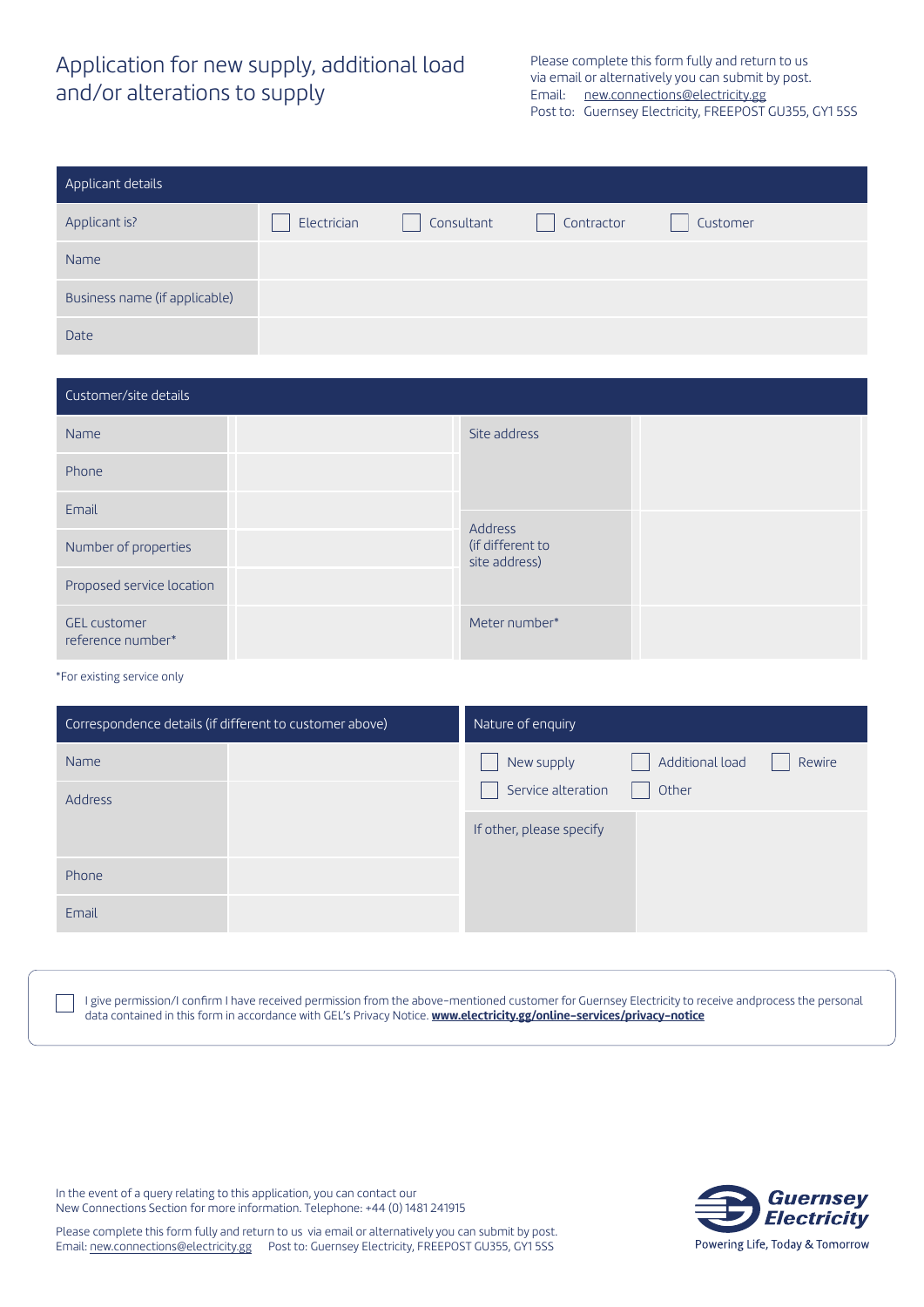| Earthing system |                |    |       |  |       | GE Earth Clamp Request |           |  |
|-----------------|----------------|----|-------|--|-------|------------------------|-----------|--|
| TN-S            | $\sqrt{N-C-S}$ | TT | PME-A |  | PME-B | Yes                    | <b>No</b> |  |

| Schedule of electrical equipment*      | New number | New load (kW) | Existing number | Existing load (kW) |
|----------------------------------------|------------|---------------|-----------------|--------------------|
| <b>Lighting Points</b>                 |            |               |                 |                    |
| <b>General Purpose Sockets</b>         |            |               |                 |                    |
| Other apparatus (washing machines etc) |            |               |                 |                    |
| Water heaters                          |            |               |                 |                    |
| Cooking appliances                     |            |               |                 |                    |
| Shower                                 |            |               |                 |                    |
| Electric vehicle charging point        |            |               |                 |                    |
| Electric space heating                 |            |               |                 |                    |
| Type:                                  |            |               |                 |                    |
| Other:                                 |            |               |                 |                    |
| Other:                                 |            |               |                 |                    |

\*For existing service only

| On-site electric motor details (including welders) |                     |                  |                     |                 |                  |                    |                             |  |  |
|----------------------------------------------------|---------------------|------------------|---------------------|-----------------|------------------|--------------------|-----------------------------|--|--|
| Motor usage/duties                                 | New or<br>existing? | Motor size<br>kW | Number of<br>phases | Starter<br>type | Start<br>current | Running<br>current | Number of<br>starts in 1 hr |  |  |
|                                                    |                     |                  |                     |                 |                  |                    |                             |  |  |
|                                                    |                     |                  |                     |                 |                  |                    |                             |  |  |
|                                                    |                     |                  |                     |                 |                  |                    |                             |  |  |
|                                                    |                     |                  |                     |                 |                  |                    |                             |  |  |

## Is private generation involved? - If yes, please complete Guernsey Electricity's "EE 40" forms\*\*

**Nes** 

Other

 $\Box$  No

\*\*You can download the form at **www.electricity.gg/media/203552/ee40-form-pdf-2020.pdf** 

## Have you included? (on separate sheets) Sketch/site plan  $\Box$  Unusual/large load schedule  $\Box$  Building layout  $\Box$  Specification of heavy equipment **Building layout**

In the event of a query relating to this application, you can contact our New Connections Section for more information. Telephone: +44 (0) 1481 241915



Please complete this form fully and return to us via email or alternatively you can submit by post. Email: new.connections@electricity.gg Post to: Guernsey Electricity, FREEPOST GU355, GY1 5SS